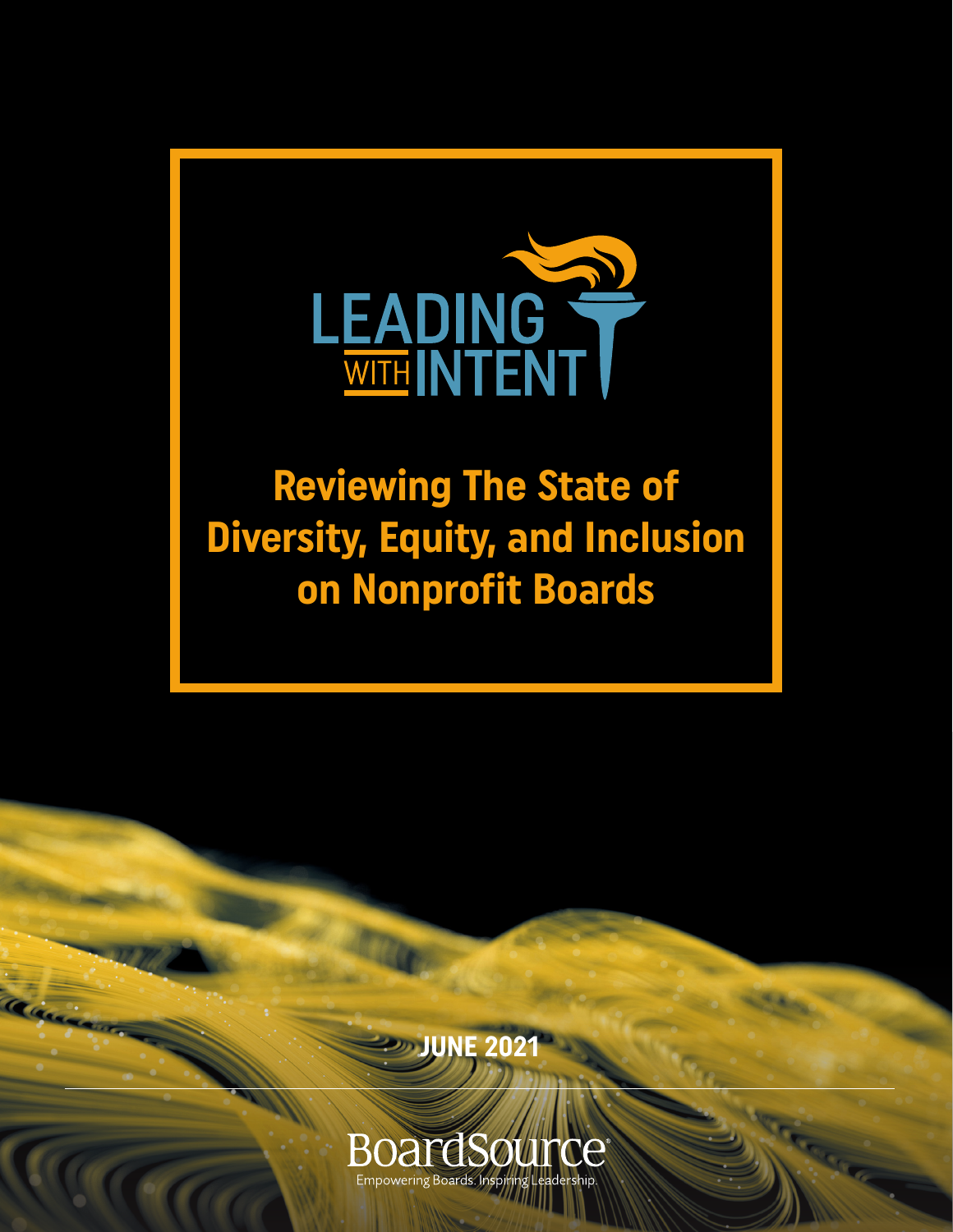# Introduction & Summary of Key Findings

One of BoardSource's fundamental principles regarding board leadership and governance is that "context matters" — that boards should assess opportunities, strategies, and action plans *within the context* and ecosystems in which boards operate rather than approach their work as if they function "within a vacuum."

Context also matters as we consider the findings of our report entitled *Leading with Intent: Reviewing the State of Diversity, Equity, and Inclusion on Nonprofit Boards*. The statistics and trends that we've noted in this report regarding the diversity, equity, and inclusion ("DEI") practices of nonprofit boards are informative — and they become even more illuminating (and evoke more questions) when we assess them within a greater context.

For example, the findings in this report indicate that:

- 1. Boards may be getting slightly more diverse, but they are far from representing the communities they serve. This finding prompts questions such as:
	- Who are the people who currently comprise boards?
	- What skills, expertise, cultural/ethnic backgrounds, and lived experiences do they bring?
	- How do all of these factors impact the way that board members view their roles, their perspectives on (and knowledge of) their communities, and how they make decisions and prioritize their work?
- 2. Board recruitment practices are not aligned with diversity goals which leads us to ask, "What does this indicate about how boards view the importance of board diversity within the context of other traits, competencies, and areas of expertise for which boards recruit?"
- 3. Boards that include people of color are more likely to have adopted DEI practices than boards that do not include people of color — prompting us to ask, "Do boards that include people of color fundamentally view their work differently than boards that do not include people of color?"

Context also matters, of course, on a more "macro" level, and we must note that the data in this study were collected prior to at least three major societal events and phenomena that have impacted the way that we engage in the racial inequity conversation in this country:

- $\blacktriangleright$  The onset of the COVID-19 pandemic and its disproportionate impact on communities of color
- The tragic murders of George Floyd, Breonna Taylor and other Black people at the hands of law enforcement
- $\blacktriangleright$  The insurrection (led by white supremacists) that took place at the United States Capitol on January 6, 2021

Each of these incidents has shaken our country to its core, and forced us to be more intentional in centering racial equity in our conversations, strategies, and action plans to improve ourselves, our boards, our communities, and our society. Would our study have yielded different results if we were conducting the study now vs. prior to the three "society-altering" events we've noted? We do not know, but we believe it is fair to say that each of these incidents has caused nonprofit sector leaders to see the issue of racial inequity in a new light — because the context of the world around us has changed.

We hope that you find *Leading with Intent: Reviewing the State of Diversity, Equity, and Inclusion on Nonprofit Boards* to be helpful and informative for your own racial equity journeys, as you seek to become more equity-focused individuals, boards, and organizations in the communities — and contexts — in which you live and serve.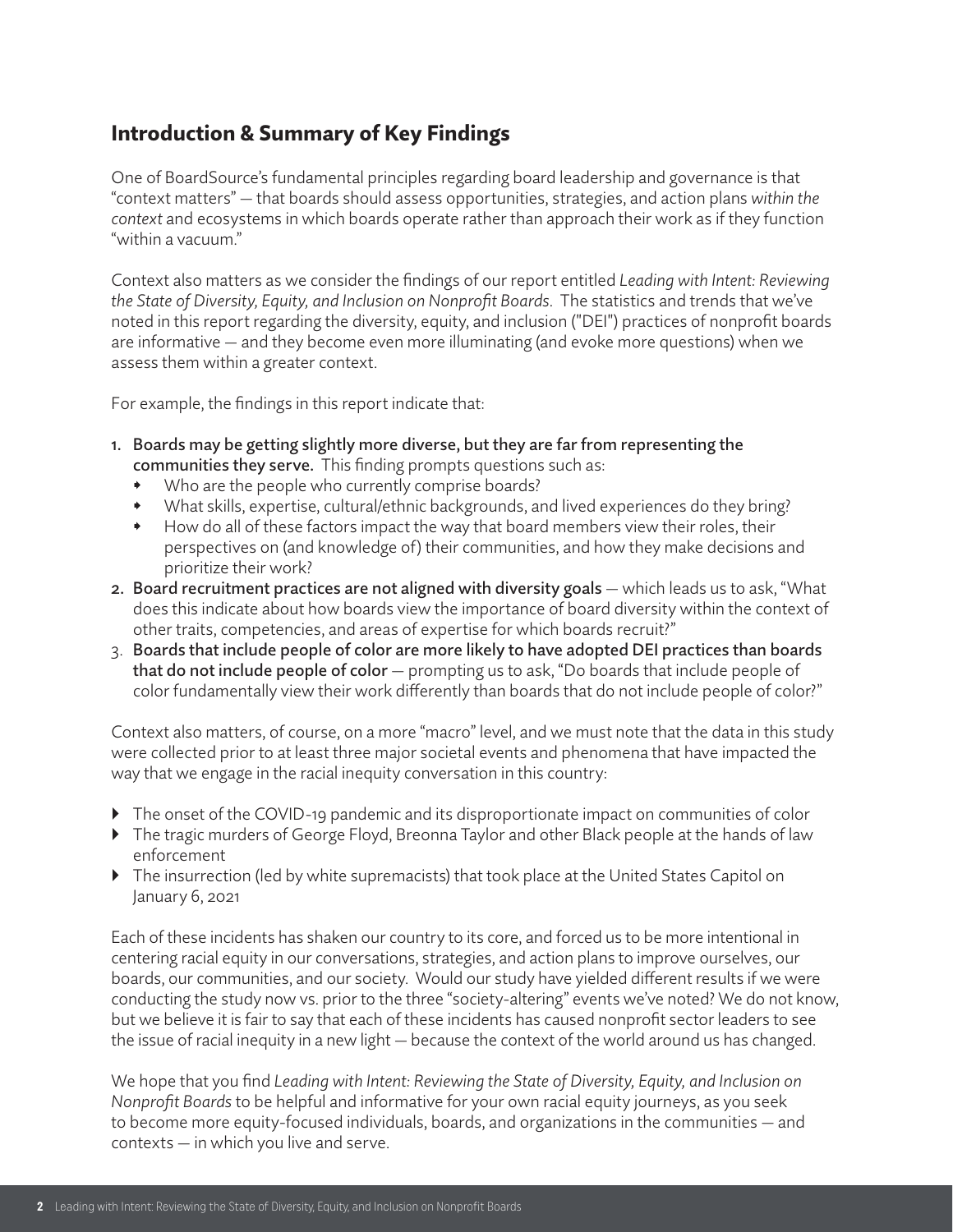# Board Composition through a Diversity & Equity Lens

#### What We Found

Boards may be getting more diverse, but they are far from representing the communities they serve. While the study does not have a steady sample and therefore comparisons to past surveys are challenging, it is encouraging that the boards surveyed in 2019 included a higher percentage of people of color than in the most recent study (22% versus 16% in 2017). That said, only 38 percent of executives felt that their boards represented the communities they serve, and 66 percent of executives expressed dissatisfaction with their boards' racial and ethnic diversity. It is also noteworthy that only 29% of board chairs felt that their boards represented the communities they serve, and 45% of board chairs expressed dissatisfaction with the boards' racial and ethnic diversity.

There are additional interesting findings in this report related to age, gender, disability status, and sexual orientation on boards. We have highlighted these findings in the charts below, while choosing to focus more deeply on race as the primary focus of this report.

| Race & Ethnicity                                           | <b>Chief Executive</b> | <b>Board Chair</b> | <b>Board Members</b> |
|------------------------------------------------------------|------------------------|--------------------|----------------------|
| White/Caucasian/European                                   | 87%                    | 83%                | 78%                  |
| Black/African American/African                             | 5%                     | 6%                 | 10%                  |
| Hispanic/Latino/Latina/Latinx                              | 3%                     | 5%                 | 5%                   |
| Asian/Asian American/Pacific Islander                      | 2%                     | 2%                 | 4%                   |
| Multi-Racial/Multi-Ethnic (2 or more races or ethnicities) | 3%                     | 2%                 | 1%                   |
| Native America/American Indian/Indigenous                  | $<$ 1%                 | <1%                | 1%                   |
| Other race/ethnicity                                       | 1%                     | 1%                 | 2%                   |

Not Transgender

| Gender     | <b>Chief</b><br><b>Executive</b> | <b>Board</b><br>Chair | <b>Board</b><br><b>Members</b> |
|------------|----------------------------------|-----------------------|--------------------------------|
| Female     | 74%                              | 53%                   | 53%                            |
| Male       | 26%                              | 47%                   | 47%                            |
| Non-Binary | <1%                              | <1%                   | <1%                            |

| Age         | Chief<br><b>Executive</b> | <b>Board</b><br>Chair | <b>Board</b><br><b>Members</b> |
|-------------|---------------------------|-----------------------|--------------------------------|
| Under 35    | 4%                        | 4%                    | 9%                             |
| 35 to 44    | 16%                       | 20%                   | 21%                            |
| 45 to 54    | 31%                       | 25%                   | 26%                            |
| 55 to 64    | 38%                       | 28%                   | 26%                            |
| 65 or older | 11%                       | 23%                   | 17%                            |

| Sexual<br><b>Orientation</b> | <b>Chief</b><br><b>Executive</b> | <b>Board</b><br>Chair | <b>Board</b><br>members |
|------------------------------|----------------------------------|-----------------------|-------------------------|
| Heterosexual or<br>Straight  | 90%                              | 94%                   | 94%                     |
| Gay, Lesbian,<br>Bisexual    | 9%                               | 6%                    | 6%                      |

Other 1% 0.1% 0.1%

Chief Executive

(Cisgender) 99.3% 99.6% 99% Transgender 1% <1% 1%

Board **Chair** 

Board Members

| <b>Disability</b><br><b>Status</b> | <b>Chief</b><br><b>Executive</b> | <b>Board</b><br>Chair | Board<br>members |
|------------------------------------|----------------------------------|-----------------------|------------------|
| Without<br>disability              | 95%                              | 97%                   | 95%              |
| With<br>disability                 | 5%                               | 3%                    | 5%               |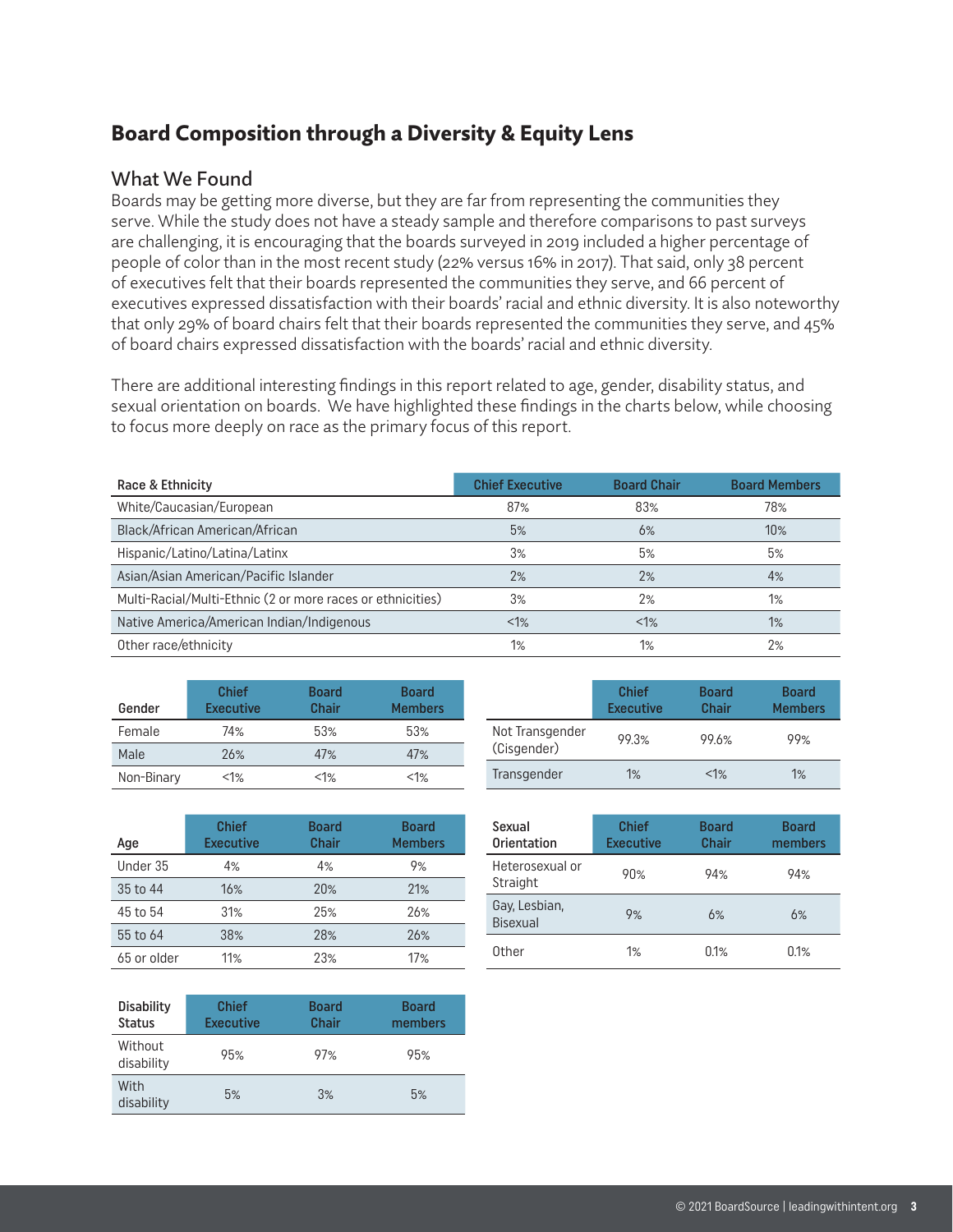#### DEMOGRAPHIC ALIGNMENT WITH COMMUNITY SERVED

| Does your board's composition represent the demographics of the population<br>served by your organization?             | <b>Chief</b><br><b>Executive</b> | <b>Board</b><br>Chair |
|------------------------------------------------------------------------------------------------------------------------|----------------------------------|-----------------------|
| Yes (based on either demographic data we have collected or on estimates of demographics<br>of the population we serve) | 38%                              | 79%                   |
| No, the composition doesn't reflect the demographics of the population served by our organization                      | 62%                              | 71%                   |

#### RACIAL/ETHNIC DIVERSITY BY BOARDS WITHIN STUDY

| All-White (0% POC)            | $12^{\circ}$      | 19% |
|-------------------------------|-------------------|-----|
| Majority White (1-39% POC)    | 414               | 63% |
| Racially Diverse (40-99% POC) | $Q_{\mathcal{A}}$ | 14% |
| All-POC (100% POC)            | 241               | 4%  |

#### Takeaways for Further Consideration

It may seem surprising (and disappointing) that the sector's progress in becoming more diverse has been relatively minor, given the data indicating that most executives feel that the boards do not represent the communities and are dissatisfied with their boards' racial and ethnic diversity. Based on *Leading with Intent* data and broader insights from BoardSource's work in the nonprofit sector, we believe there are several factors that could be impacting these results, including the following:

- Chief executives appear to be more dissatisfied than board chairs regarding their boards' lack of racial and ethnic diversity. Depending on the organization, chief executives may have some input into board recruitment, but they do not control board decisions regarding who joins the board. Chief executives are more dissatisfied (by a margin of 66% vs. 45% for board chairs) with the lack of racial and ethnic diversity on their boards. Since board chairs express less dissatisfaction, then boards (particularly their Governance or Nominating Committees) may not be treating this issue with the level of urgency that would lead to more significant change. Chief executives, we would suggest, are closer to the day-to-day work of the organization and have a clearer perspective on how the lack of racial and ethnic diversity impairs the organization's decision-making, programming, fundraising, and overall impact. These factors may have led to the heightened degree of dissatisfaction with the board's racial and ethnic diversity expressed by the chief executives and the more moderate sense of dissatisfaction expressed by the board chairs.
- $\blacktriangleright$  All-white boards may struggle to change. Of our sample, there were 127 respondents (19% of the sample) that reported that their boards are all white in their demographic makeup. Almost twothirds of this group said that the board's racial and ethnic diversity is important for the board's overall ability to provide strategic leadership and governance to the organization as external ambassadors for its mission (66%) and within the boardroom (67%). But, despite these findings, it is troubling to note that even among this group of organizations, only 18% were placing a high priority on demographics in board recruitment.

<sup>1</sup> Because the sample size of this group is so small, this group is not broken out for individual analysis.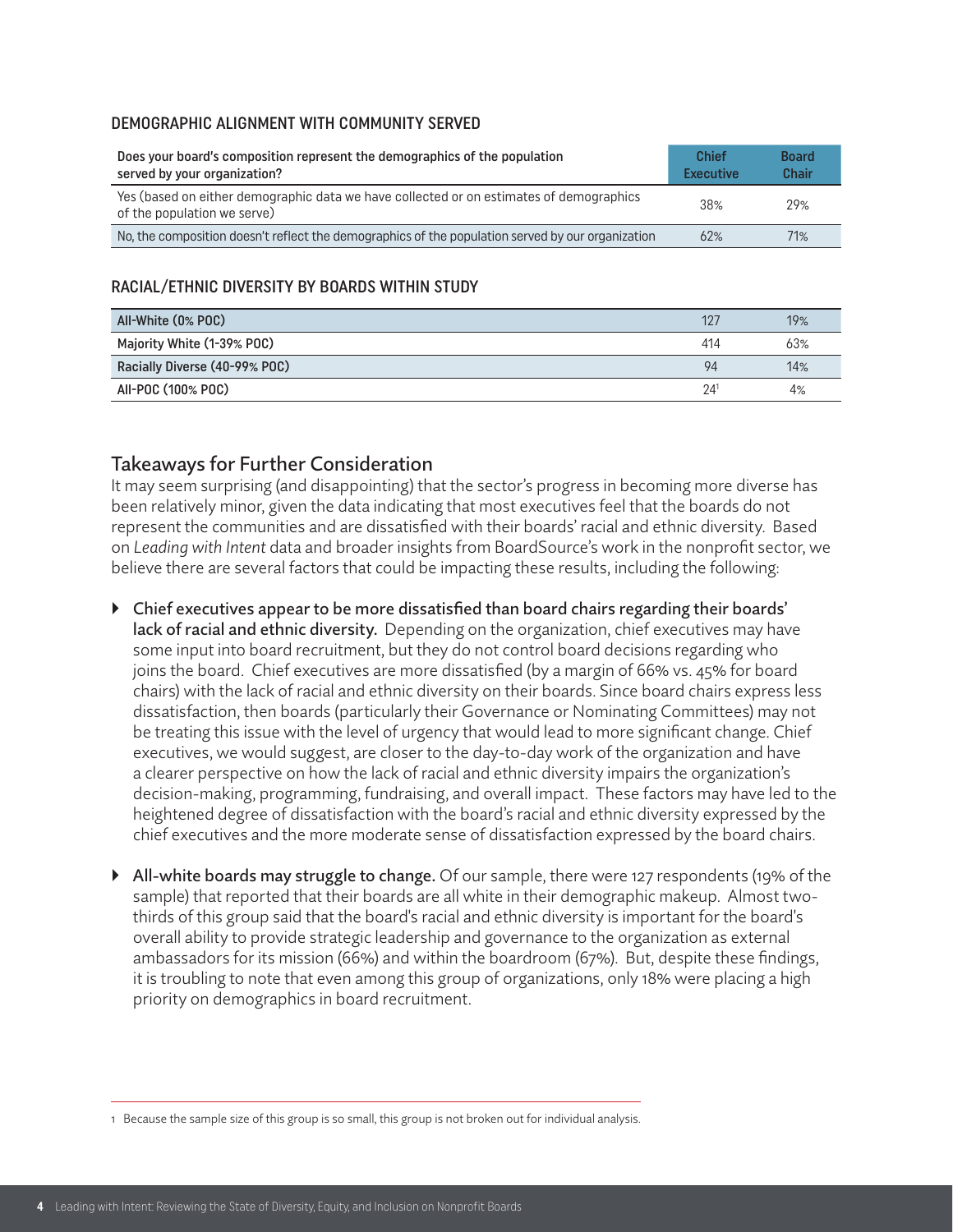- $\triangleright$  Some boards are reluctant to change well-established recruitment policies and practices. Our *Leading with Intent* findings confirm what we often hear from boards with regard to board recruitment practices: boards typically identify potential new board members by asking themselves, "Who do already we know?" Based on *Leading with Intent*, the top two methods for identifying potential new board members are "board members' personal or professional networks" (96%) and "CEO/ED's personal or professional networks" (88%). By relying so much on these methods, boards that are predominantly white are more likely to identify board candidates that are very much like themselves – white individuals who are typically from similar socioeconomic backgrounds with similar lived experiences and perspectives. As long as boards continue to approach board recruitment with this mindset, the lack of diversity in nonprofit leadership is unlikely to change significantly.
- Boards are willing to change but don't know where to find diverse candidates. There is a commonly-held misconception among nonprofit leaders that there is a small pool of diverse candidates that are qualified to be board members. While not the focus of *Leading with Intent*'s research, we know that there is no shortage of qualified, diverse candidates – but boards often are not aware of where to find them or how to recruit them successfully. We recommend several tactical steps that could help boards connect with more diverse candidates (and candidates outside of their networks in general), such as:
	- Posting diversity-focused board searches on sites that attract individuals with a passion for volunteering such as volunteermatch.org and boardmemberconnect.com and on sites that attract a broader range of potential board candidates such as LinkedIn or Indeed.com
	- Connecting with local chapters of ethnically-focused professional and civic associations such as the National Black Chamber of Commerce, the Hispanic National Bar Association, and the National Black MBA Association
	- Engaging staff members particularly those who are involved in external outreach and may identify individuals from other organizations who exhibit the ethnic diversity, skills sets, areas of expertise and range of lived experiences that would enhance your board
	- Engaging the full board challenge every board member to be intentional in expanding their personal outreach and ambassadorship to diverse potential board candidates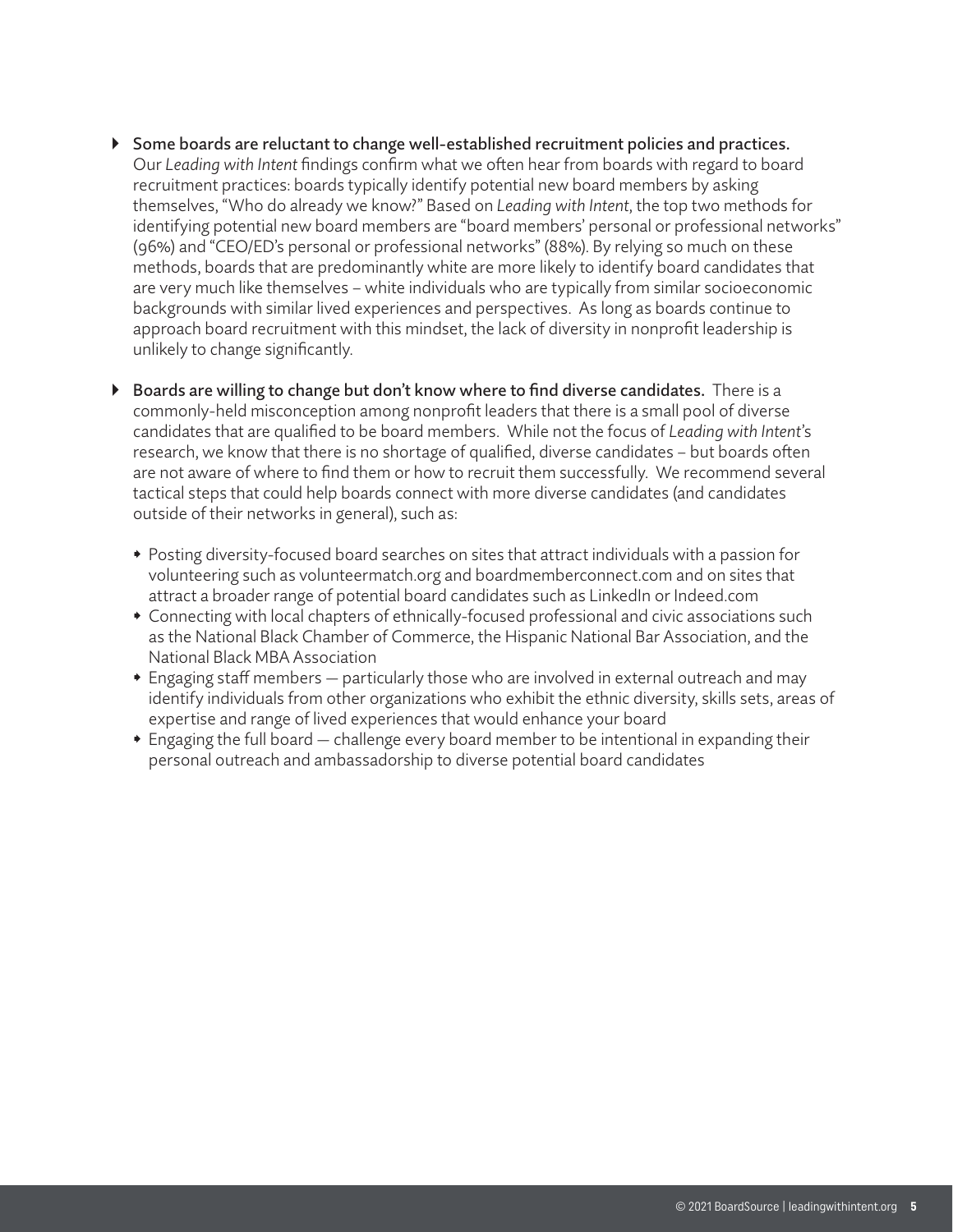# Perceptions of the Importance of the Board's Racial & Ethnic Diversity

#### What We Found

Boards generally believe that the board's demographic composition matters. When asked how important the board's diversity was to a set of board and organizational factors, *Leading with Intent* found that the majority of chief executives said that their board's racial and ethnic diversity was "very important" to both its internal (within the boardroom) and external (in the community) leadership:

|                                                                                                                    | <b>Chief Executives</b> |           |                       |                         |                          | <b>Board Chairs</b> |                       |                                |
|--------------------------------------------------------------------------------------------------------------------|-------------------------|-----------|-----------------------|-------------------------|--------------------------|---------------------|-----------------------|--------------------------------|
| How important is the board's<br>racial and ethnic diversity to                                                     | Verv<br>Important       | Important | Somewhat<br>Important | Not at all<br>Important | Verv<br><i>Important</i> | Important           | Somewhat<br>Important | Not at all<br><i>Important</i> |
| Providing strategic leadership<br>and governance to the<br>organization as external<br>ambassadors for its mission | 52%                     | 30%       | 14%                   | 4%                      | 44%                      | 30%                 | 19%                   | 6%                             |
| Providing strategic<br>leadership and governance<br>to the organization within the<br>boardroom                    | 53%                     | 29%       | 14%                   | 4%                      | 43%                      | 33%                 | 19%                   | 5%                             |

Additionally, chief executives and board chairs were asked to reflect on how the board's overall demographic diversity impacts the organization's work across a number of dimensions. The vast majority of chief executives and board chairs reported that the board's diversity (or lack thereof) has an impact, but this includes significant feedback about the ways in which that impact can be negative versus positive:

| How does the board's current level of diversity             |            | <b>Chief Executives</b> | <b>Board Chairs</b> |            |
|-------------------------------------------------------------|------------|-------------------------|---------------------|------------|
| impact the organization's ability to                        | Positively | Negatively              | Positively          | Negatively |
| <b>Expand donor networks</b>                                | 38%        | 39%                     | 41%                 | 33%        |
| Enhance the organization's standing with funders and donors | 41%        | 33%                     | 52%                 | 19%        |
| Attract and retain top talent for the board                 | 39%        | 33%                     | 54%                 | 22%        |
| Cultivate trust and confidence with the community served    | 47%        | 30%                     | 55%                 | 24%        |
| Enhance the organization's standing with the general public | 45%        | 29%                     | 53%                 | 16%        |
| Understand how best to serve the community                  | 45%        | 29%                     | 51%                 | 38%        |
| Understand the organization's current operating environment | 44%        | 26%                     | 48%                 | 20%        |
| Strengthen programs and services                            | 39%        | 28%                     | 53%                 | 19%        |
| Understand the organization's work                          | 44%        | 23%                     | 53%                 | 14%        |
| Plan effectively                                            | 43%        | 23%                     | 48%                 | 14%        |
| Attract and retain top talent for the staff                 | 23%        | 14%                     | 40%                 | 7%         |

There are variances in the way that boards that include leaders of color and all-white boards see the importance of racial and ethnic diversity. While they are generally aligned in responses about the importance within the board room, boards that include leaders of color are much more likely to signal that the board's racial and ethnic diversity is important in its external leadership role as it relates to internal and external board roles. The majority of boards that include leaders of color (58%) reported that the board's racial and ethnic diversity is "very important" to its external ambassadorship versus 28% of all-white boards.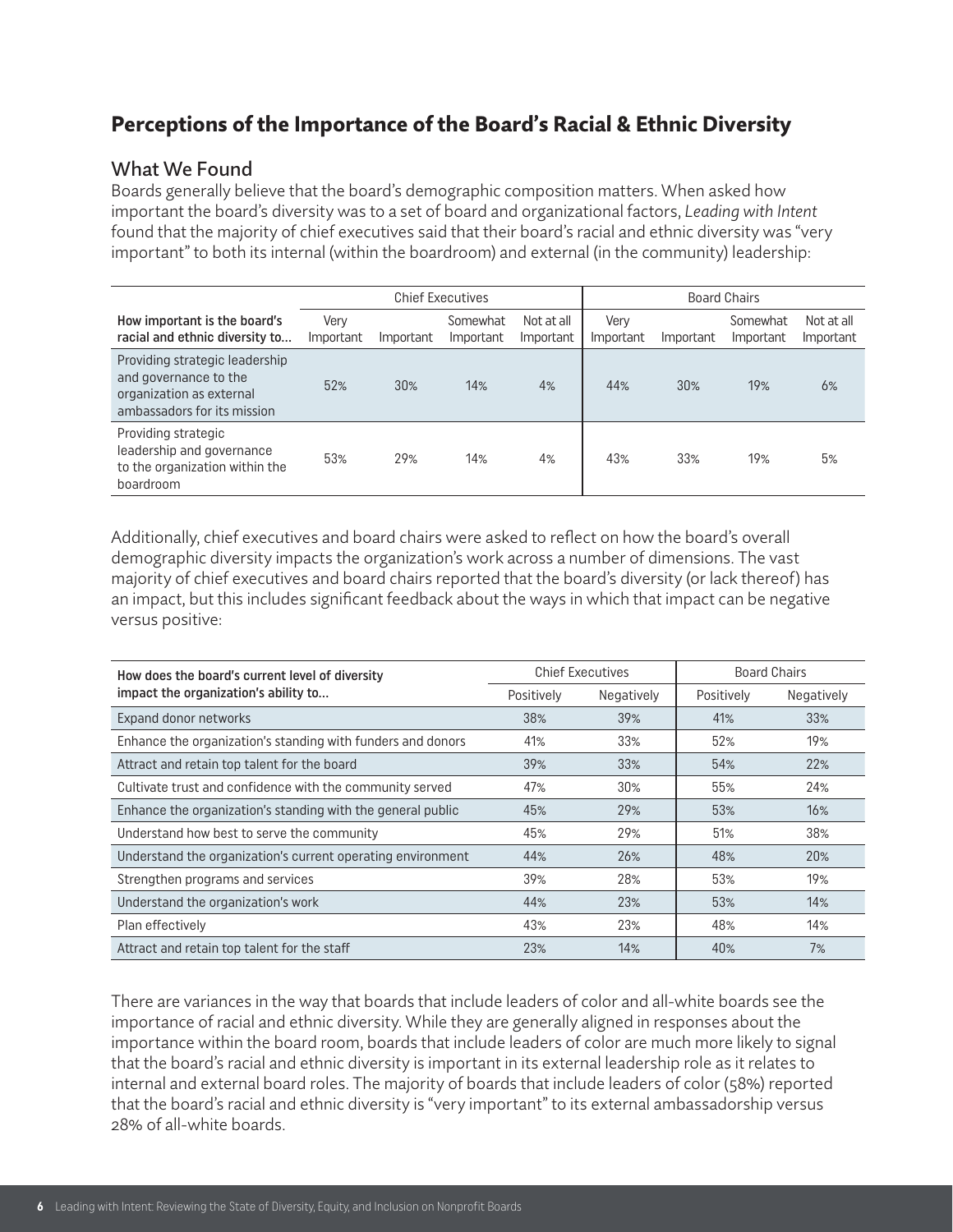Interestingly, both sets of respondents placed much lower importance on the board's diversity as it relates to the board's internal work within the boardroom.



#### IMPORTANCE OF RACIAL & ETHNIC DIVERSITY AS EXTERNAL BOARD AMBASSADORS

#### IMPORTANCE OF RACIAL & ETHNIC DIVERSITY WITHIN THE BOARDROOM



#### Takeaways for Further Consideration

There are two noteworthy findings in the "Importance as External Ambassadors" and "Importance within the Boardroom" data that warrant deeper exploration. The first is that the boards that include leaders of color placed far greater emphasis on the importance of racial and ethnic diversity as it related to external ambassadorship than all-white board respondents reported. This finding may indicate that boards that have representation from people of color may have a greater appreciation of the importance of the board's connection to the community — and the message that the organization may be sending to the community if the board does not include people of color.

The second noteworthy finding is that both sets of boards indicate that the board's racial and ethnic diversity is much more important externally in their ambassadorial role versus internally in their inboardroom leadership. We wonder about some of the underlying assumptions that may have led to these results, such as:

- Do boards fully recognize the importance of racial and ethnic diversity in their boardroom deliberations and decision-making? Do they understand the impact that a lack of racial and ethnic diversity could have on their decision-making and strategic role?
- $\blacktriangleright$  Are boards primarily viewing racial and ethnic diversity as a necessity for the organization's reputation in the community, but seeing less value in racial and ethnic diversity as they relate to the various other roles and responsibilities of the board?
- Are boards aware of the fact that racial and ethnic diversity is important to *every* aspect of the board's roles and responsibilities?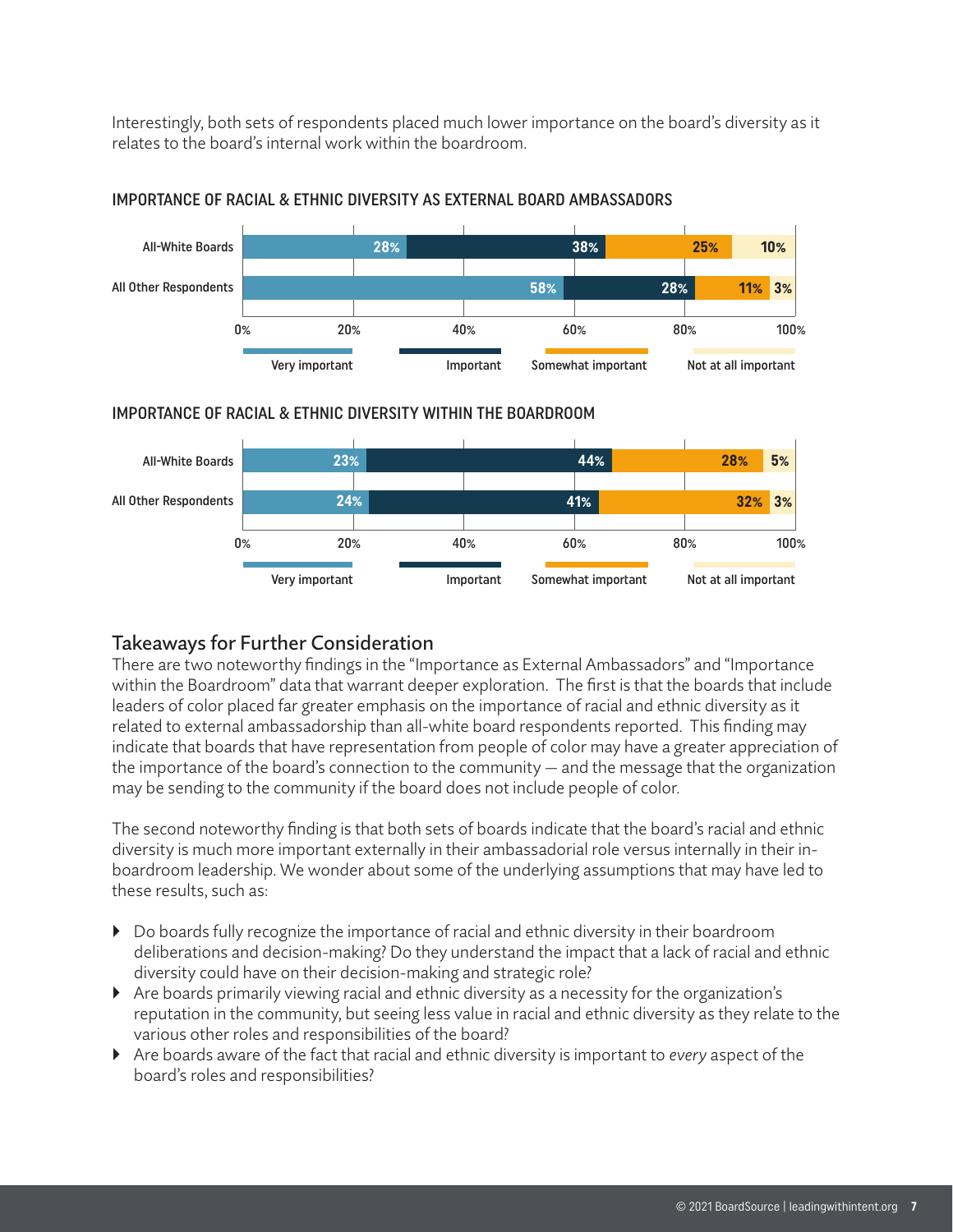## Diversity as a Lens for Board Recruitment

#### What We Found

Demographic diversity is a high priority in recruitment for a quarter of boards (26%); thirty percent of boards reported that it is "low" or "not a priority." This would seem to indicate that — without greater emphasis and focus — boards are unlikely to become significantly more diverse.



This is further affirmed by the finding that — even within the subset of chief executives that report that racial and ethnic diversity is important to their board's external leadership and that they are dissatisfied with their board's current racial and ethnic diversity — only half have aligned their board recruitment practices with their diversity goals. The illustration above highlights this disconnect.

But it is not all bad news. There is evidence that those organizations that take the time to think through and formally identify what they consider to be the ideal mix of diversity, skills, and connections they need on the board, there is much higher likelihood that they are placing emphasis on demographics in board recruitment:

|                                                          | Placed a high or medium<br>priority on demographics in<br>board recruitment | Placed a low or no priority<br>on demographics in board<br>recruitment |
|----------------------------------------------------------|-----------------------------------------------------------------------------|------------------------------------------------------------------------|
| Organization has formally identified the desired mix     | 81%                                                                         | 19%                                                                    |
| Organization has not formally identified the desired mix | 57%                                                                         | 43%                                                                    |

It is also notable that organizations with more board leaders of color are more likely to have formally identified the desired mix of diversity, skills, and connections needed on the board and are much more likely to have prioritized demographics in board recruitment.

| Has your organization formally identified the desired mix of diversity, skills, and<br>connections you expect to be represented on your board (i.e., desired board<br>composition)? AND What is the board's level of racial and ethnic diversity? |     | $1 - 39%$<br>POC. | All-white |
|---------------------------------------------------------------------------------------------------------------------------------------------------------------------------------------------------------------------------------------------------|-----|-------------------|-----------|
| Organization has formally identified the desired mix                                                                                                                                                                                              | 65% | 6በ%               | 53%       |
| Organization has not formally identified the desired mix                                                                                                                                                                                          | 35% | 40%               | 47%       |

2 There were 24 organizations who had boards comprised entirely of people of color, but this sample was too small to include as its own category.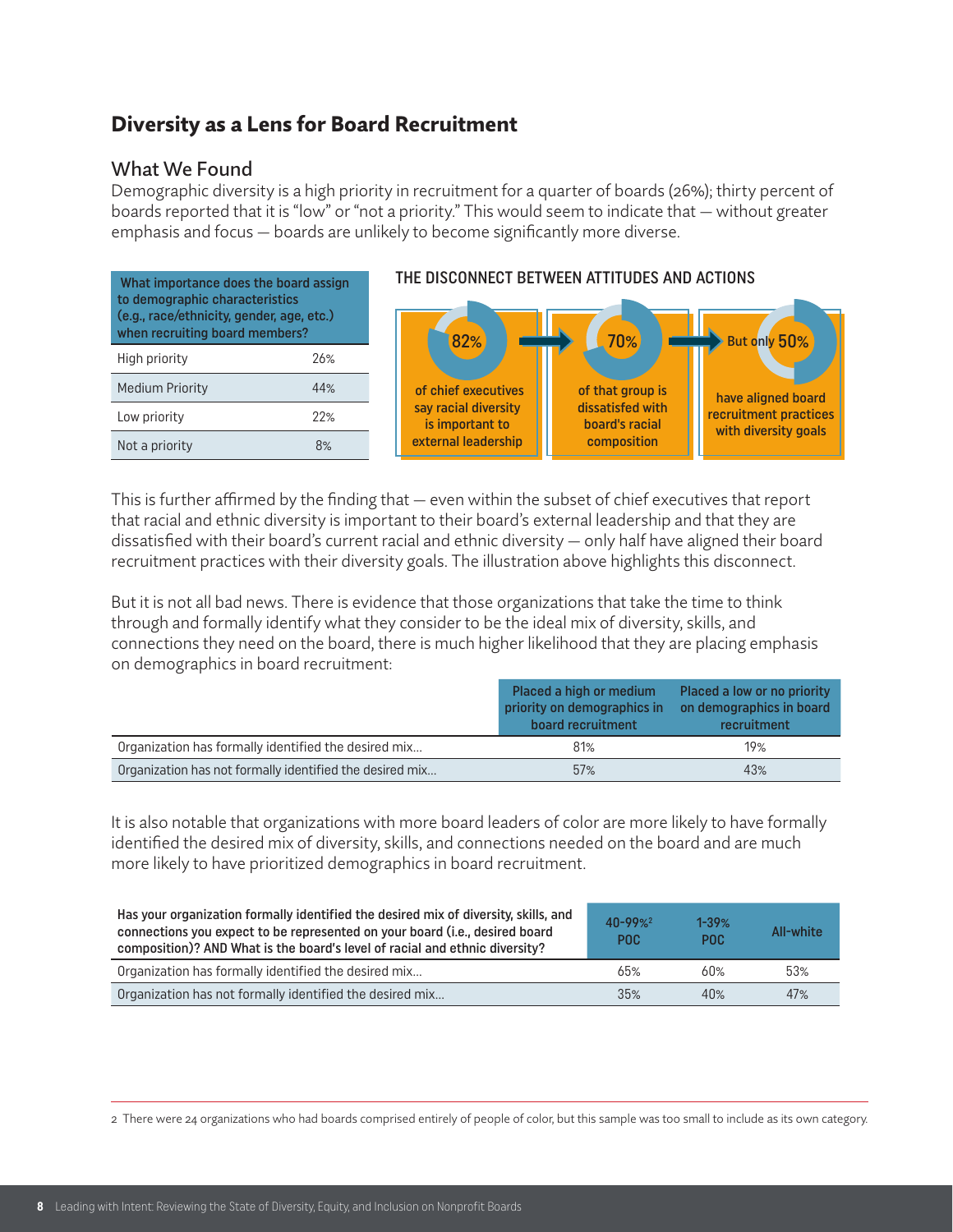#### WHAT IMPORTANCE DOES THE BOARD ASSIGN TO DEMOGRAPHIC CHARACTERISTICS (E.G., RACE/ETHNICITY, GENDER, AGE, ETC.) WHEN RECRUITING BOARD MEMBERS?



#### Takeaways for Further Consideration

We believe that the key issue here is *intentionality* — our findings indicate that the more diverse the board, the greater the likelihood that the board has been intentional about identifying the desired board composition. We recommend that boards exhibit their intentionality in three primary ways:

- $\blacktriangleright$  Identification of the desired board composition
- $\blacktriangleright$  Implementation of a plan to reach the desired competition
- Monitoring of progress toward the board composition goals set by the board

Given that our findings indicate that only 26% of boards place a high priority on demographics in their recruitment processes, it appears that boards are doing a better job on "identification" than on "implementation" or "monitoring of progress" — an outcome which again underscores the gap between "attitudes" and "actions" on racial equity.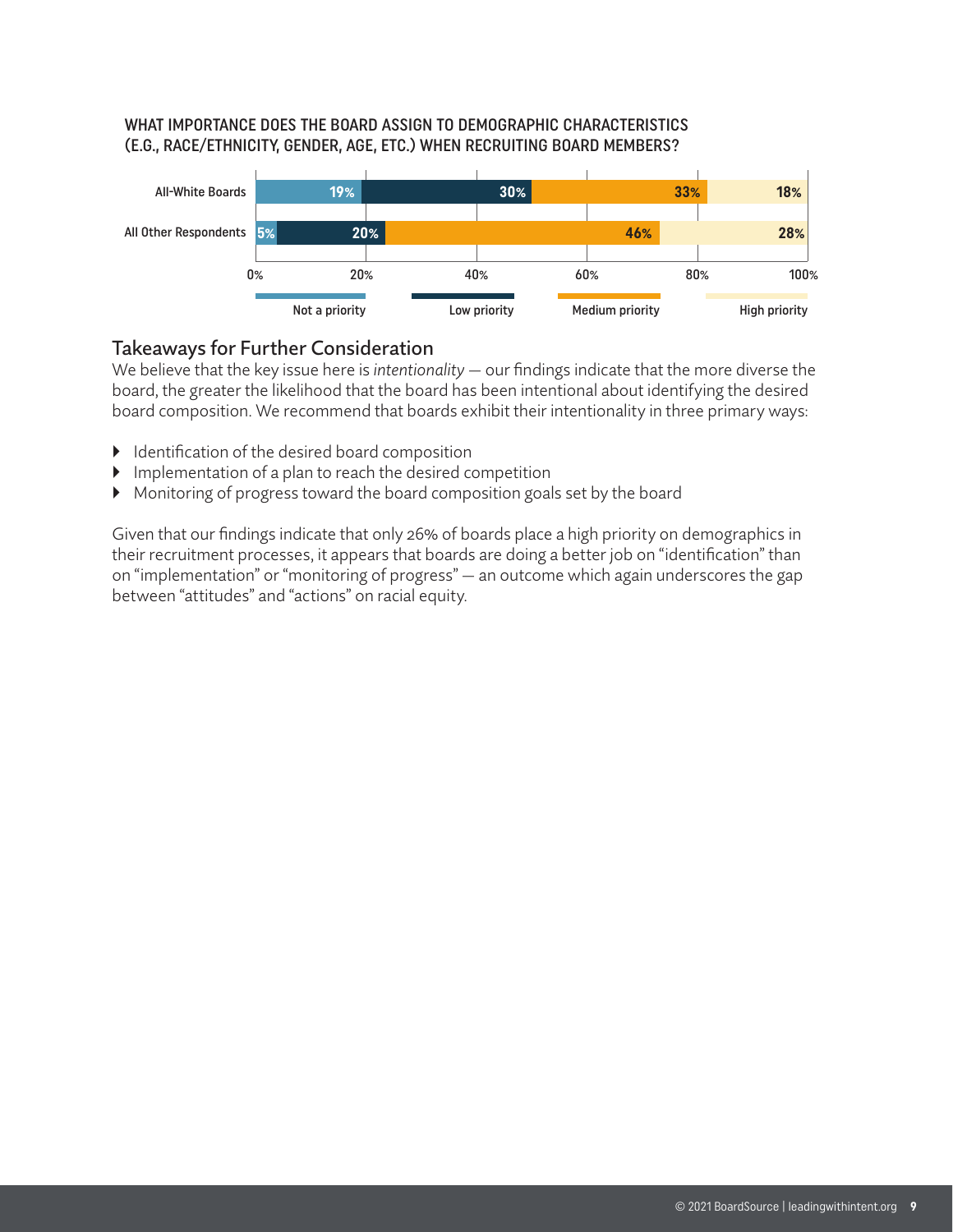# Board Chair & Chief Executive Perspectives on Diversity, Equity, and Inclusion Practices

#### What We Found

In assessing our findings regarding the board levels of engagement in DEI work, there are a few noteworthy observations. First, it is apparent that high percentages of executives and board chairs agree that their boards have (to "some or a great extent") engaged in the introductory aspects of DEI work, such as:

- $\triangleright$  Committing to understanding the diversity of the communities their organizations serve
- Discussing community needs in a way that acknowledges any disparities between different demographic groups among the people it serves

However, both executives and board chairs report significantly lower levels of engagement in areas that go beyond the initial phases of understanding and apply more directly to the organization's mission, work, and communities they serve, such as:

- Committing to raising its awareness and understanding of the relevance of racial inequity to the organization's mission
- Discussing the organization's programmatic outcomes in a way that would surface meaningful variances based on demographics
- Committing to addressing any gaps in organizational outcomes based on demographic categories

| Q. To what extent do board members do the following?                                            |                                      |     | <b>Chair</b> |
|-------------------------------------------------------------------------------------------------|--------------------------------------|-----|--------------|
| The Board has committed to understanding the diversity of the                                   | Not at all or only to a small extent | 33% | 21%          |
| community the organization serves                                                               | To some or a great extent            | 67% | 79%          |
| The Board has discussed community needs in a way that                                           | Not at all or only to a small extent | 38% | 31%          |
| acknowledges any disparities between different demographic<br>groups among the people it serves | To some or a great extent            | 63% | 69%          |
| The Board has committed to raising its awareness and                                            | Not at all or only to a small extent | 56% | 52%          |
| understanding of the relevance of racial inequity to the<br>organization's mission              | To some or a great extent            | 44% | 48%          |
| The Board has discussed the organization's programmatic                                         | Not at all or only to a small extent | 56% | 45%          |
| results and outcomes in a way that would surface meaningful<br>variances based on demographics  | To some or a great extent            | 44% | 55%          |
| The Board has committed to addressing any gaps in                                               | Not at all or only to a small extent | 56% | 50%          |
| organizational outcomes based on demographic categories                                         | To some or a great extent            | 44% | 50%          |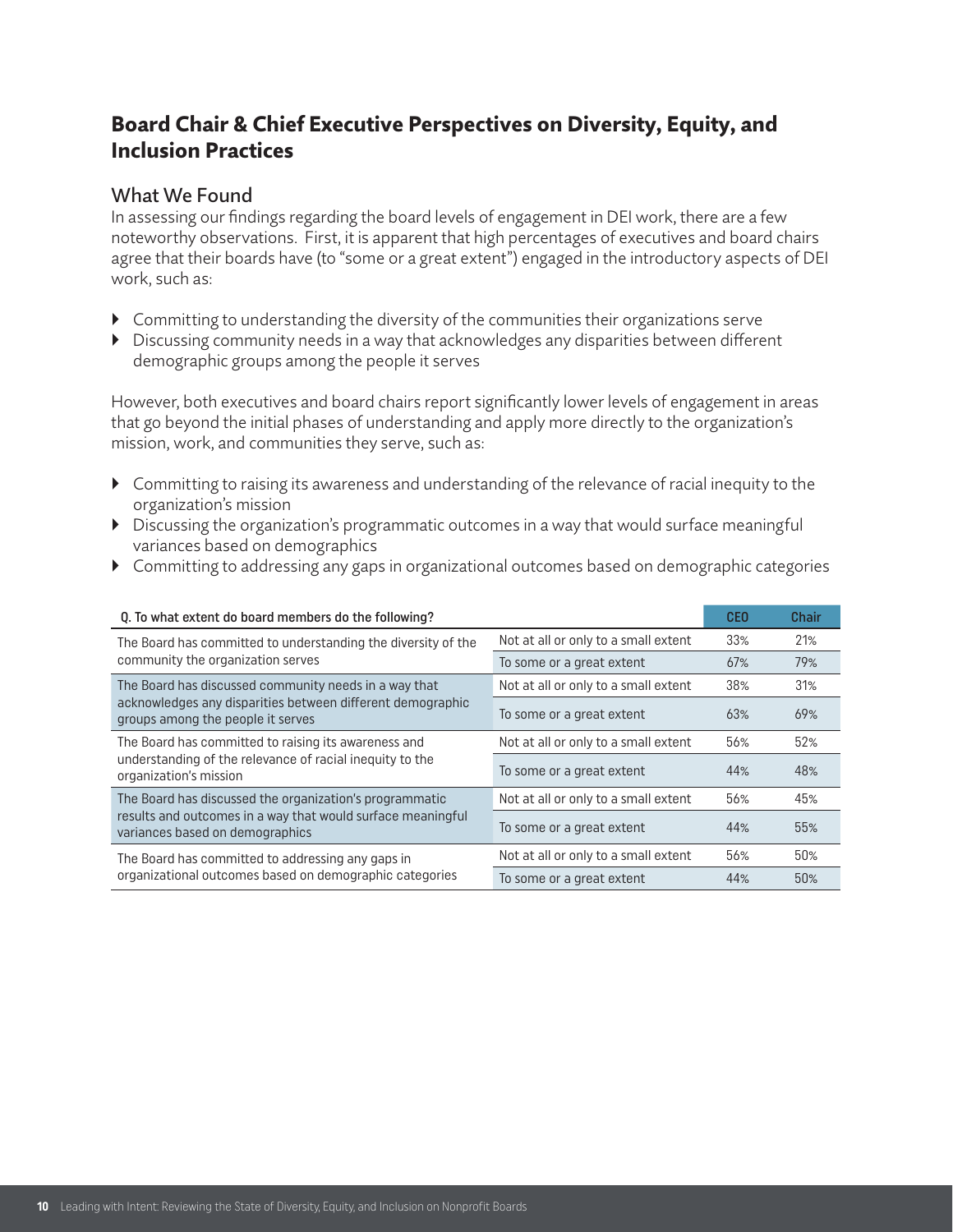#### Takeaways for Further Consideration

These findings have prompted us to reflect on what factors may be influencing these outcomes from the study, particularly these two possible considerations:

- $\blacktriangleright$  The data may reflect that many of these boards are in an earlier stage of their journeys to become more diverse. Actions such as "committing to understanding the diversity of the communities they serve" and "discussing community needs while acknowledging existing disparities between different demographic groups served by the organization" represent relatively early steps in a board's racial equity commitment. It is reasonable to expect that a higher percentage of boards have taken these steps, as noted in our findings, but it also somewhat concerning, as it may indicate that boards feel a lack of urgency with regard to continuing to make progress on their DEI work.
- $\blacktriangleright$  The data may be illustrative of what boards view as being included in their roles vs. what boards view as being outside of their roles. BoardSource believes that there is a clear connection between the board's composition, how it sees its role, and how it makes decisions. Boards that are all white or include few people of color may interpret their roles in ways that de-emphasize a focus on DEI work — a mindset that is problematic. Given our findings that the board composition in the sector generally is not representative of the communities being served, it is not surprising that aspects of DEI work that pertain to connecting this work to the mission and programmatic and organizational impacts do not show up as areas of strong board engagement. Many of the executives and board chairs surveyed may represent boards that: are relatively disconnected from the communities they serve; may feel that fundraising is their primary purpose; have little understanding of the ecosystems in which their organization is operating. Regardless of which of these factors may be impacting our findings, it is clear that there is a significant opportunity to re-emphasize to boards the importance of their attention to these aspects of their work as they increase their focus on DEI.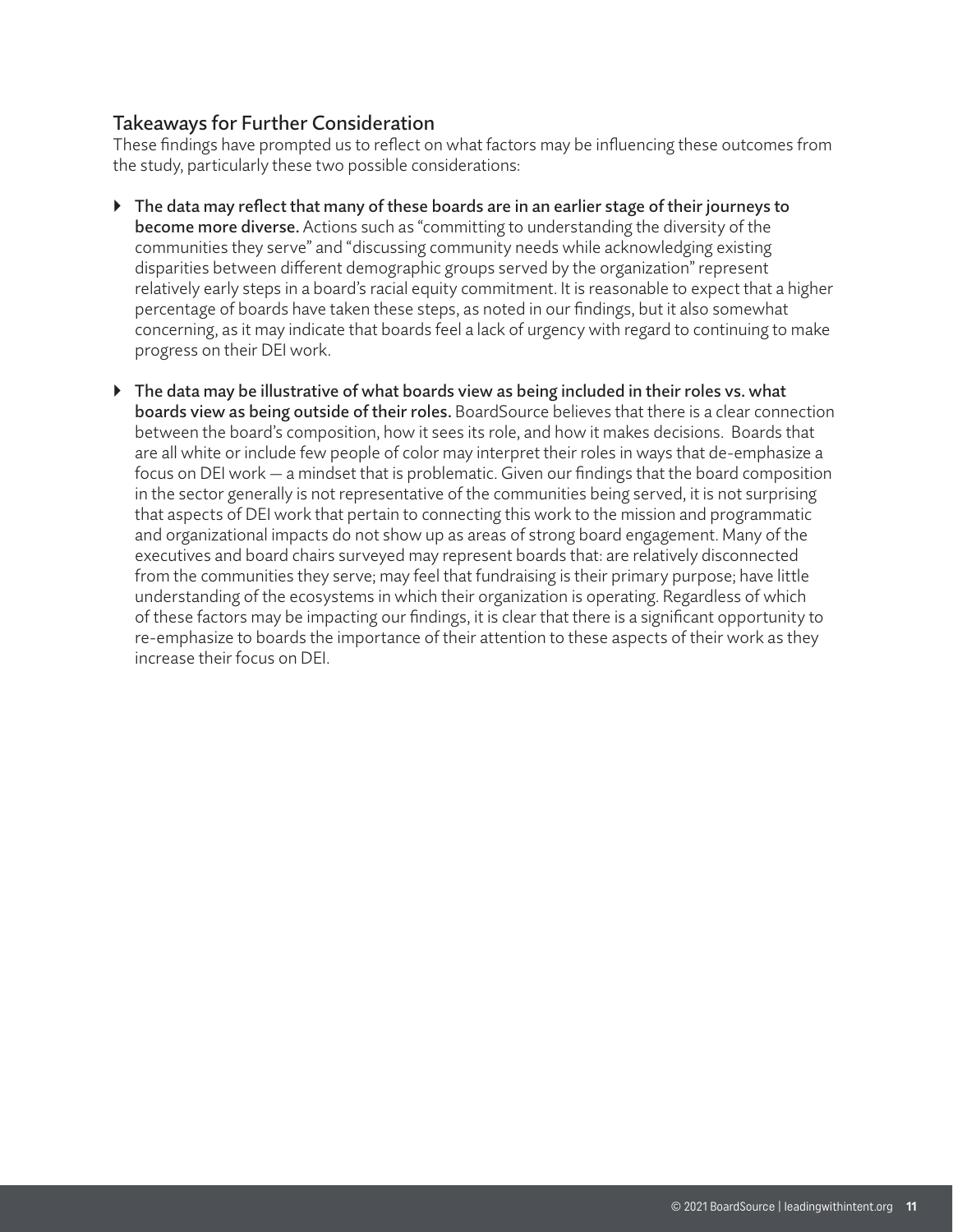# Board Composition and DEI Practices

*Leading with Intent* took a close look at variances and distinctions between boards that include leaders of color and boards that are all white, seeking to understand how board composition may impact a board's practices related to diversity, equity, and inclusion.

#### What We Found

Boards that include people of color have shown a higher likelihood than all white boards to:

- $\blacktriangleright$  Discuss the organization's programmatic results and outcomes in a way that would surface meaningful variances based on demographics
- Commit to raising its awareness and understanding of the relevance of racial inequity to the organization's mission
- Discuss community needs in a way that acknowledges any disparities between different demographic groups among the people it serves
- $\triangleright$  Commit to understanding the diversity of the community the organization serves
- Commit to addressing any gaps in organizational outcomes based on demographic categories

| <b>DEI Practice</b>                                                                                                                                       | % adoption by<br>boards that include<br>leaders of color <sup>3</sup> | % adoption by<br>all-white boards | Variance |
|-----------------------------------------------------------------------------------------------------------------------------------------------------------|-----------------------------------------------------------------------|-----------------------------------|----------|
| The board has committed to understanding the diversity of<br>the community the organization serves                                                        | 69%                                                                   | 59%                               | 10%      |
| The board has committed to addressing any gaps in<br>organizational outcomes based on demographic categories                                              | 78%                                                                   | 50%                               | 28%      |
| The board has discussed community needs in a way<br>that acknowledges any disparities between different<br>demographic groups among the people it serves  | 65%                                                                   | 57%                               | 8%       |
| The board has discussed the organization's programmatic<br>results and outcomes in a way that would surface<br>meaningful variances based on demographics | 46%                                                                   | 38%                               | 8%       |
| The board has committed to raising its awareness and<br>understanding of the relevance of racial inequity to the<br>organization's mission                | 47%                                                                   | 30%                               | 17%      |

#### Takeaways for Further Consideration

We would note two interesting takeaways from our findings:

- $\blacktriangleright$  All-white boards do engage in all of the activities listed  $-$  but they engage in all of these activities at a lower rate than boards that include people of color.
- We found the largest variances between POC boards and all-white boards regarding adoption of DEI variances in two of the areas that require the deepest levels of commitment to DEI work:
	- Commitment to addressing any gaps in organizational outcomes based on demographic categories (28% variance — 78% POC, 50% all-white )
	- Commitment to raising its awareness and understanding of the relevance of racial inequity to the organization's mission (17% variance  $-$  47% POC, 30% all-white)

<sup>3 &</sup>quot;Adoption" is defined as boards that reported that they had done this to "great" or "some" extent. Not included are those that said "small extent" or "none at all."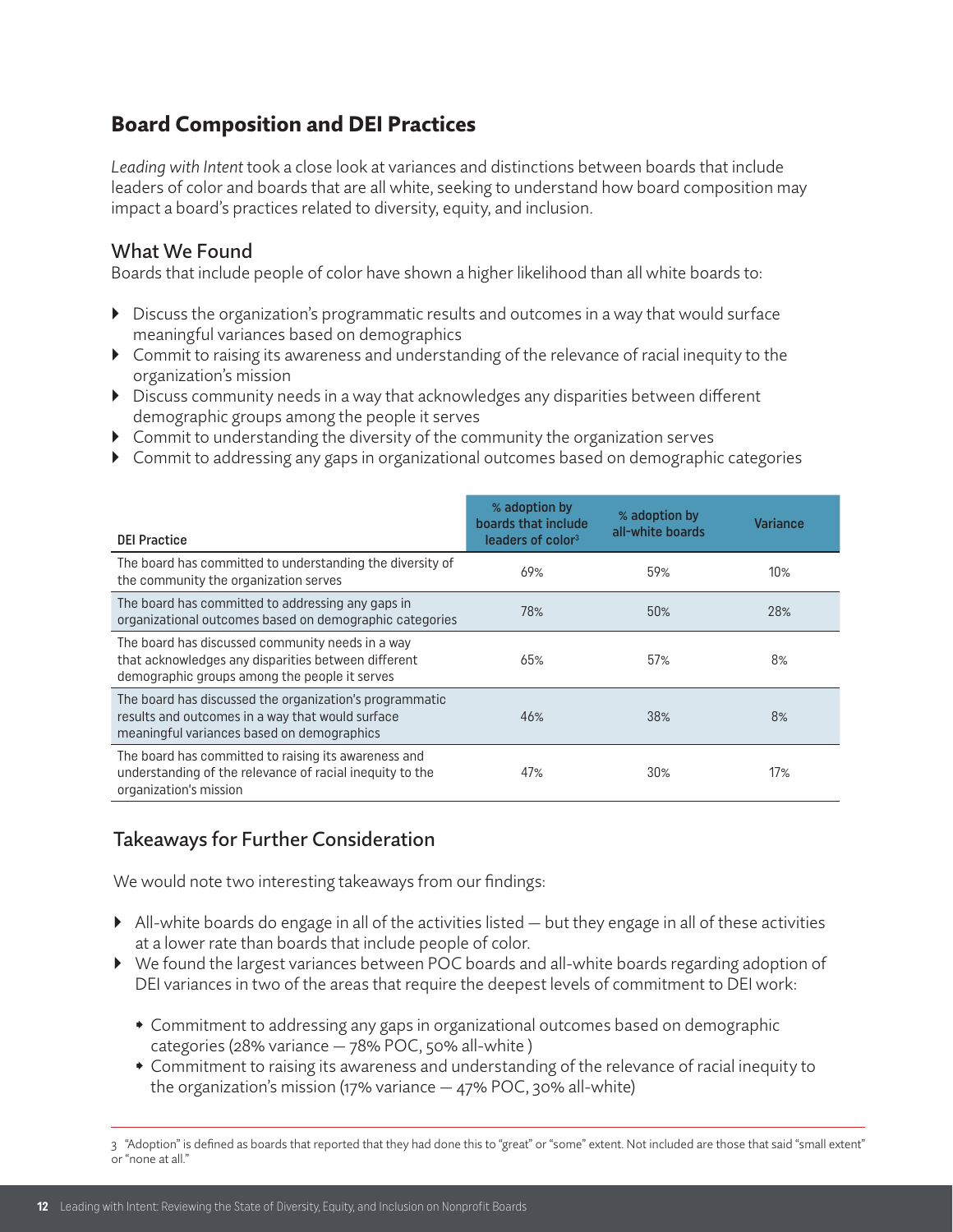These findings prompt us to reflect on several questions related to this outcome, such as:

- Do all-white boards fundamentally see their work differently than boards that include people of color? Are these findings indicative of a "disconnect" between all-white boards and the diverse communities they serve?
- Are all-white boards more reluctant to engage on racial inequity, given that these boards lack people of color who would help guide and execute this work?
- Are all-white boards less convinced that by becoming more diverse, the board will actually become more effective in fulfilling its mission, executing its programs, and impacting the communities it serves?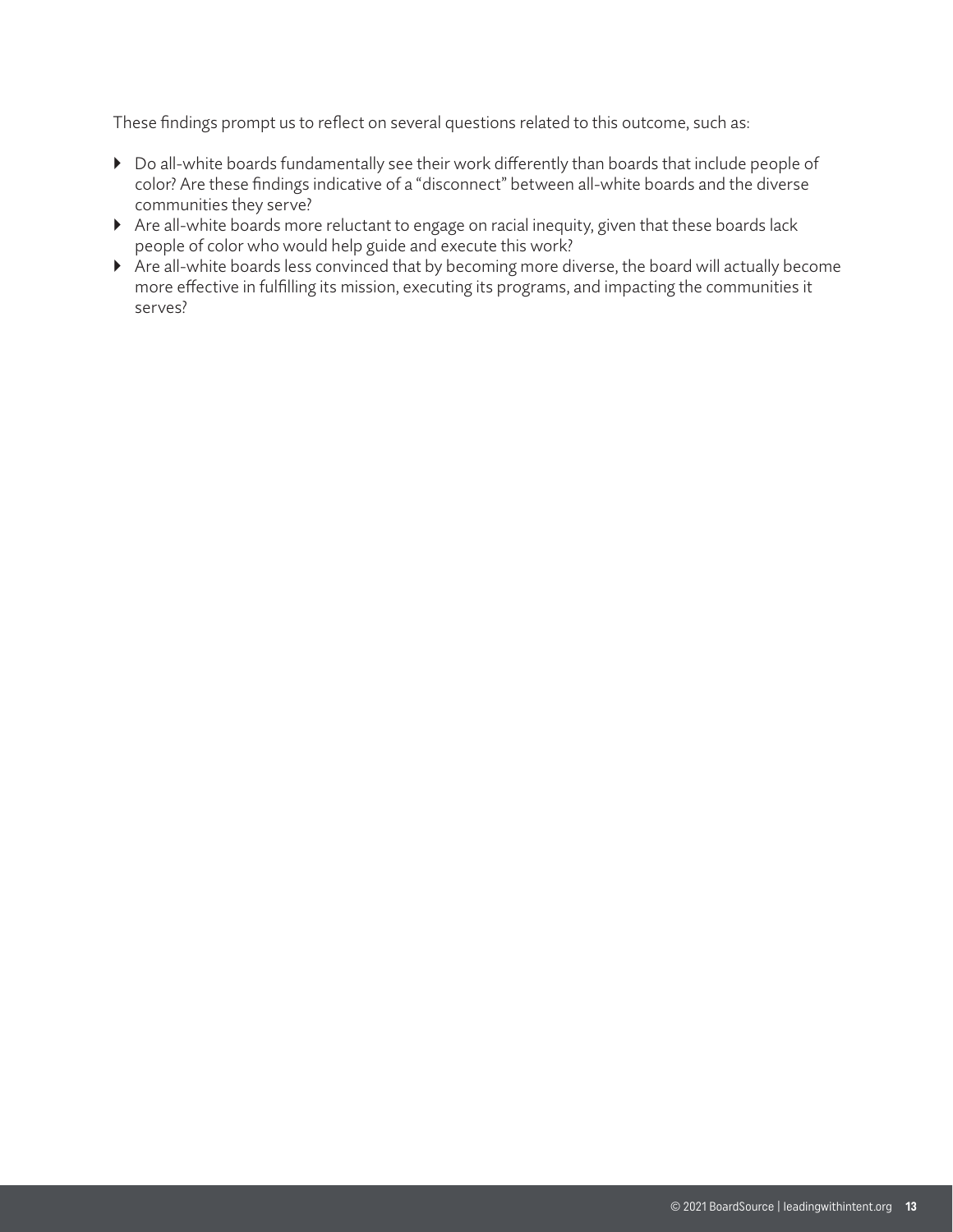# The Impact of Diversity, Equity, and Inclusion Practices on Organizational **Effectiveness**

#### What We Found

There may be a relationship between organizational effectiveness and boards that are investing in DEI practices. Executives who self-reported a high degree of organizational effectiveness also reported having a board that engaged in a greater number of DEI specific actions, such as:

- discussing the organization's programmatic results and outcomes in a way that would surface meaningful variances based on demographics;
- committing to addressing any gaps in organizational outcomes based on demographic categories;
- aligning recruitment practices with diversity goals and priorities;
- demonstrating a commitment to being inclusive in board leadership; and
- creating a culture that supports open, robust discussions and ensures all voices are heard.

In analyzing this data, we created a composite variable that looked at the number of DEI-related activities and practices within an organization. For every increase in this composite variable (meaning that executives reported more activities/practices), executives reported a 6% increase in their organization's effectiveness.



#### Takeaways for Consideration

The data cannot prove causation or directionality between these variables. It is impossible to determine if organizations that have more DEI-related practices become more effective or if organizations that are more effective are more likely to adopt DEI-related activities. The data do, however, document a relationship between these dynamics and an increased likelihood that if one is true the other is also true, which we believe is noteworthy.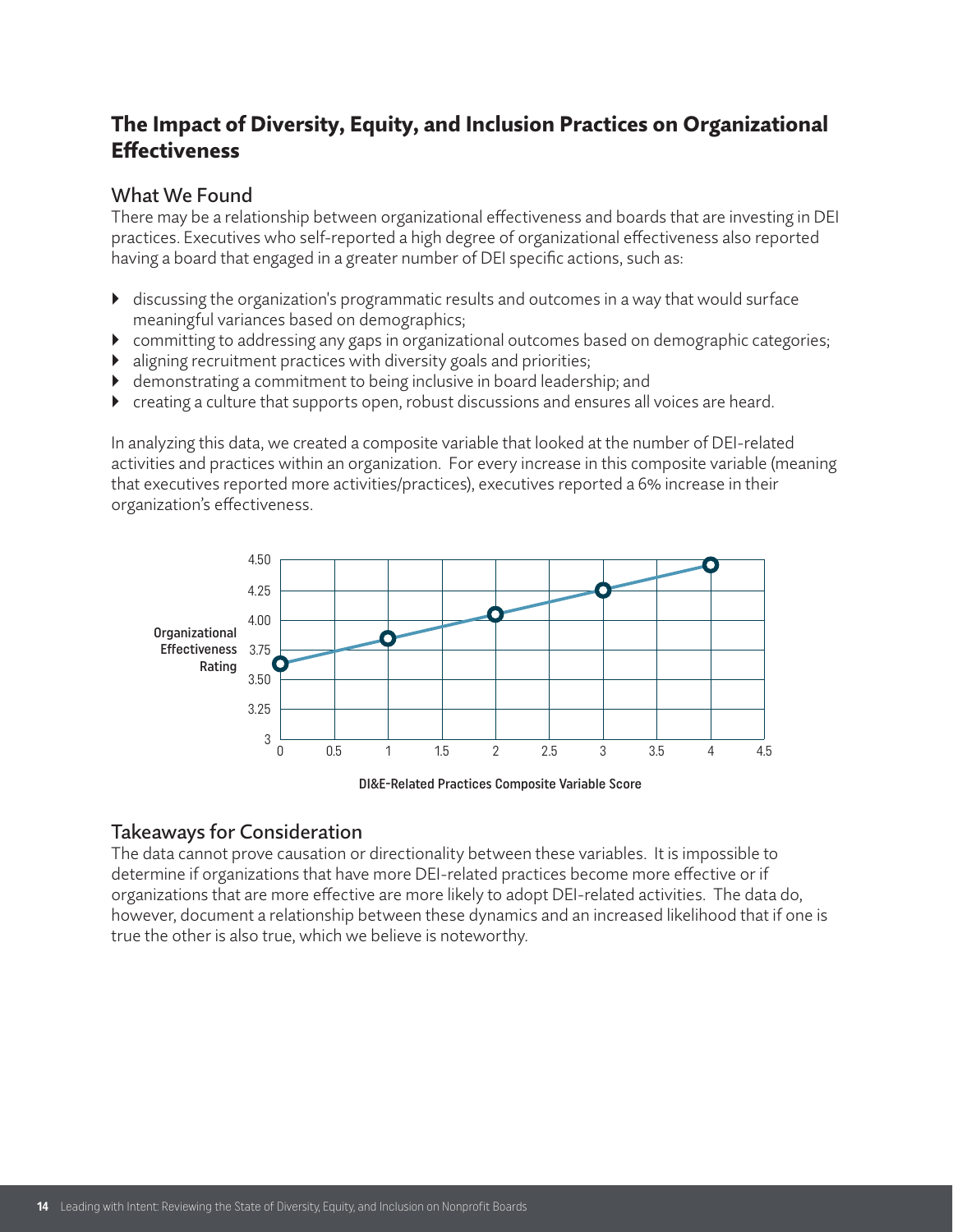# Opportunities for Reflection

*Leading with Intent: Reviewing the State of Diversity, Equity, and Inclusion on Nonprofit Boards* highlights many opportunities for board reflection. As you consider how these opportunities relate to your board's composition, prioritization and decision-making, and its perspectives on its role, BoardSource offers the following suggestions for board reflection and consideration.

#### Reflect on the importance of board diversity to your board's work and its values.

Make it an ongoing priority for your board to acknowledge how diversity will enhance its connection to the community, its programs, and its impact. We recommend initiating board conversations on the questions below:

- Have we considered how a lack of diversity could be creating gaps in our awareness and understanding of important issues? Have we compared the current composition of our board in terms of the skills, expertise, cultural/ethnic demographics, and lived experiences to the optimal composition we would like to achieve so that we include a wider range of perspectives? Does our board's composition signal a sincere commitment to understanding and sharing power with the communities we seek to serve? What do we understand about why it matters that we become more diverse? How will it impact the way that we lead our organization?
- If our board is lacking in racial and ethnic diversity, how is that impacting us? What do we lose by not being diverse? What signals are we sending about who we are and what is important to us?

#### Recruit for board diversity in a strategic and respectful way.

- Are we cultivating and recruiting candidates with diverse backgrounds and experiences? Are we expanding the board candidate search beyond our customary board recruitment networks (i.e., expanding our networks by posting diversity-focused job searches on websites such as indeed.com or LinkedIn, or reaching out to local chapters of national ethnic professional or civic associations such as [The National Black MBA Association](https://nbmbaa.org/), [The Hispanic National Bar Association](https://hnba.com/) or [The National Black Chamber of Commerce\)](https://www.nationalbcc.org/)?
- When we identify a potential board candidate of color, do we have a clear understanding of all of the ways that they would be able to add value to the board's work, in addition to their lived experience as a person of color (i.e., their skills, areas of expertise, networks, etc.)? Are we clearly and specifically naming the various ways that the candidate would add value and help the board fulfill its mission?

#### Commit to building an inclusive and welcoming board culture.

- Are we positioning new board members to have a positive, long-term experience with the board; are we welcoming new members to the board and meaningfully engaging them in the work through participation on committees and/or task forces? Are we assigning a mentor or "buddy" for them to contact with questions and/or ideas that they may initially feel more comfortable sharing one-on-one than in the context of the full board?
- Are we examining our long-standing practices regarding board social gatherings to make sure that they are inclusive to board members of color? If they are not inclusive, are we willing to make the necessary changes to make them welcoming to all board members?
- Are we being intentional about inviting new board members of color to share their perspectives and opinions — opening the door to different ideas and conversations in the boardroom?
- $\blacktriangleright$  Are we acknowledging the value of the perspectives of new board members of color by leveraging their input to develop enhanced strategies and action plans that advance our mission by more directly addressing the needs of those we serve?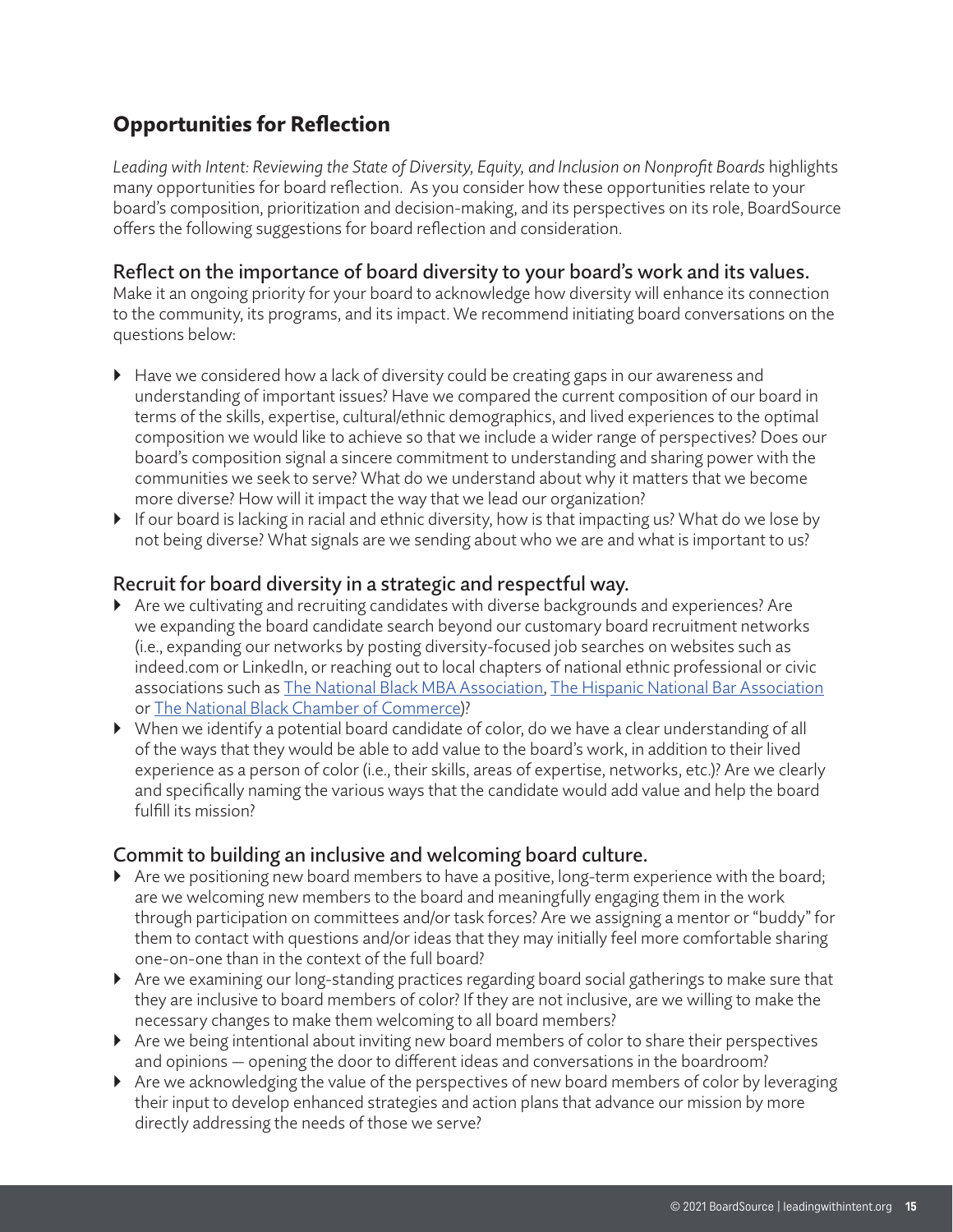Are we dedicating time for reflection on how our strategies and action plans have been impacted by the addition of more diverse voices and viewpoints? Are we reflecting on how we as a board have, perhaps, been fundamentally changed — changed in ways that will help us better identify the work that needs to be done and the most impactful approaches to doing it as we go forward?

#### Consider the level of depth of your DEI practices and assess how you can go deeper.

- Are we going beyond the early stages in our DEI work? Are we recognizing the full breadth of DEI work for which we are responsible?
- If we are still in the early stages of our DEI work, have we identified why we haven't progressed further?
- If we have not yet reached the deeper stages of our DEI work, do we recognize how this may negatively impact our ability to execute several key responsibilities, including:
	- Understanding the organization's operative environment and work
	- Attracting and retaining talent for both the board and staff
	- Enhancing the organization's standing with funders, donors, and the general public
	- Understanding how best to serve the community
	- Cultivating trust and confidence with the community served
- $\triangleright$  Given that there is a possible relationship between the adoption of DEI and organizational effectiveness, are we recognizing that we may not be able to reach our optimal level of impact until we prioritize our DEI work?

#### Dedicate time for continuous learning.

The board's commitment to racial equity requires board members to operate in a mode of continuous learning. Board members should leverage opportunities to leverage tools and resources for their individual and collective racial equity journeys, and they (particularly white board members) should resist the temptation to avoid the "discomfort" that often accompanies a serious exploration of how systemic racism has been (and continues to be) present in our society. In the effort to engage in continuous learning, we ask boards to consider the following:

- $\blacktriangleright$  Are you willing to participate in racial equity training and prioritize other opportunities to listen, read, learn, and share?
- Are you willing to accept the possibility of being "uncomfortable" as you increase your knowledge and awareness of the qualitative and quantitative data that captures the extent of this country's (and perhaps your locality's) history of racial inequity?
- Will you initiate meaningful conversations with fellow board members and others in your network about what you've heard, read, and learned, and invite them to share their perspectives, too?
- Will you work to ensure that your board will not intentionally avoid race equity issues in its conversations and will center racial equity in its work?